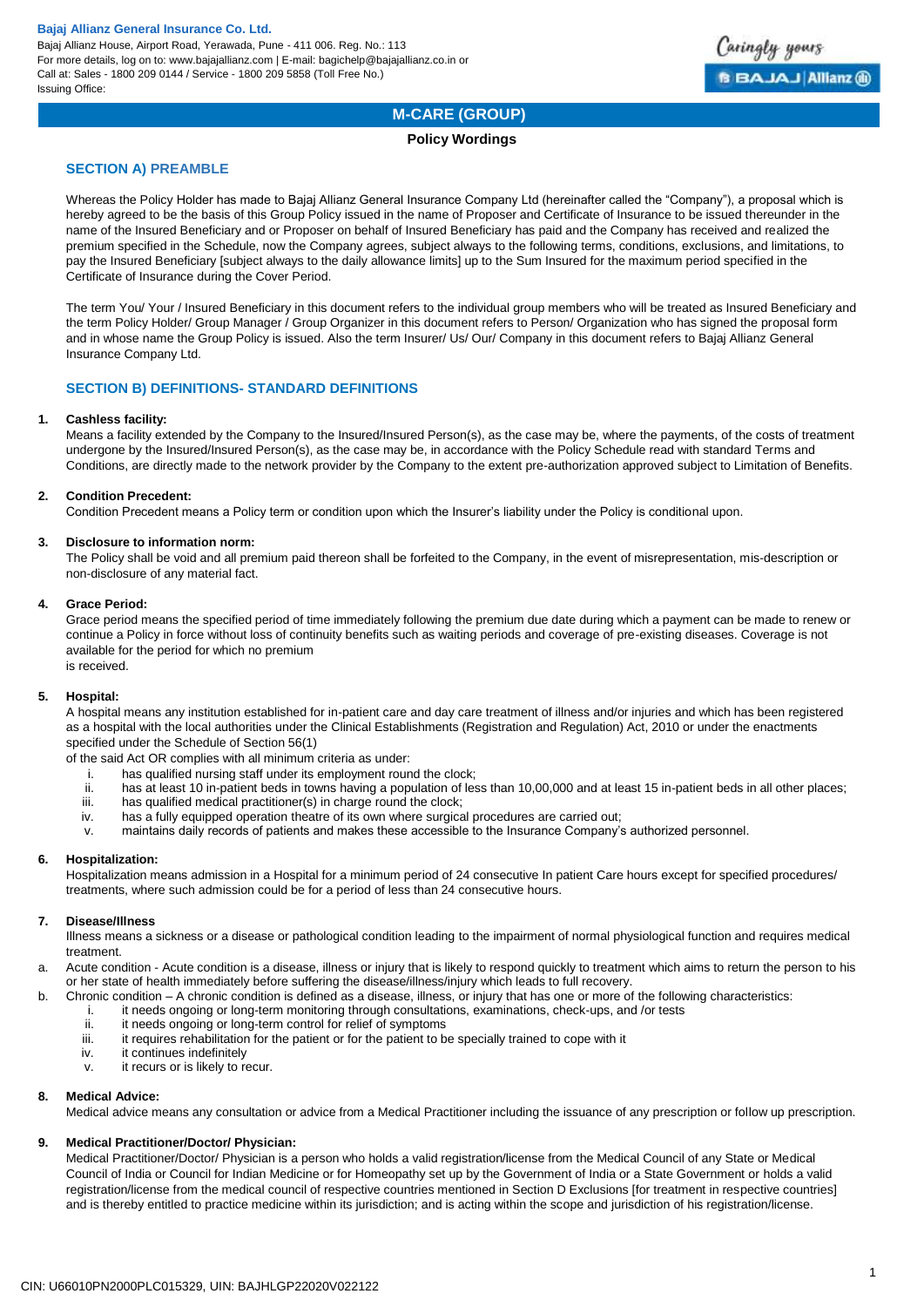Bajaj Allianz House, Airport Road, Yerawada, Pune - 411 006. Reg. No.: 113 For more details, log on to: www.bajajallianz.com | E-mail: bagichelp@bajajallianz.co.in or Call at: Sales - 1800 209 0144 / Service - 1800 209 5858 (Toll Free No.) Issuing Office:



# **M-CARE (GROUP)**

#### **10. Medically Necessary Treatment:**

Medically necessary treatment means any treatment, tests, medication, or stay in hospital or part of a stay in hospital which

- i. is required for the medical management of the illness or injury suffered by the Insured;
- ii. must not exceed the level of care necessary to provide safe, adequate and appropriate medical care in scope, duration, or intensity; iii. must have been prescribed by a medical practitioner,
- iv. must conform to the professional standards widely accepted in international medical practice or by the medical community in India.

#### **11. Notification of Claim:**

Notification of claim means the process of intimating a claim to the insurer or TPA through any of the recognized modes of communication.

#### **12. Non- Network Provider:**

Non-Network provider means any hospital, day care centre or other provider that is not part of the network.

#### **13. OPD treatment:**

OPD treatment means one in which the Insured visits a clinic / hospital or associated facility like a consultation room for diagnosis and treatment based on the advice of a Medical Practitioner. The Insured is not admitted as a day care or in-patient.

#### **14. Portability:**

Portability means the right accorded to an individual health insurance policyholder (including all members under family cover) to transfer the credit gained for pre-existing conditions and time-bound exclusions from one insurer to another.

#### **15. Pre-Existing Disease:**

- Pre- existing disease means any condition, ailment or injury or disease
- a. That is/are diagnosed by a physician within 48 months prior to the effective date of the policy issued by the insurer or its reinstatement **Or** b. For which medical advice or treatment was recommended by, or received from, a physician within 48 months prior to the effective date of the
- policy issued by the insurer or its reinstatement.

#### **16. Renewal**

Renewal means the terms on which the contract of insurance can be renewed on mutual consent with a provision of grace period for treating the renewal continuous for the purpose of gaining credit for pre-existing diseases, time-bound exclusions and for all waiting periods.

## **SECTION B) DEFINITIONS- SPECIFIC DEFINITIONS**

#### **1. Bajaj Allianz Network Hospitals / Network Hospitals:**

Bajaj Allianz Network Hospitals / Network Hospitals means the Hospitals which have been empanelled by Us as per the latest version of the schedule of Hospitals maintained by Us, which is available to You on request. For updated list please visit our websit[e www.bajajallianz.com](http://www.bajajallianz.com/)

- **2. Certificate of Insurance-** means the document issued by the Company to the Insured Beneficiary as per these Terms and Conditions detailing the **Insured Beneficiary(ies)** name, address, age, commencement date and expiry date of the cover, coverage, sums insured, condition(s), exclusions and or endorsement(s).
- **3. Family-** Includes the Insured Beneficiary and his/her Immediate Family members.
- **4. Group** The definition of a group is as per the provisions of Insurance Regulatory and Development Authority of India(Health Insurance) Regulations, 2016, read with group guidelines issued by IRDAI vide circular015/IRDA/Life/Circular/GI Guidelines/2005 dated 14th July 2005, as amended/modified/further guidelines issued, from time to time
- **5. Immediate Family members**; means Insurer Beneficiary's lawfully wedded spouse, and dependent children & parents.
- **6. Limit of Benefit** represents Sum Insured or Our maximum liability to make payment for claim of the Insured or foreach and every claim per Insured Beneficiary and collectively for all **Insured Beneficiary(ies)** (for floater policies)mentioned in the Certificate of Insurance annually during the Cover Period and in the aggregate for the **Insured Beneficiary(ies)** named in the Certificate of Insurance annually during the Cover Period, and also means the amountstated in the Certificate of Insurance against each Cover.
- **7. Master Policy Period:** Master Policy Period means period for which the Master Policy is valid in the name of Group Manager.
- **8. Master Policy/Group Policy** shall mean the Proposal, Group Policy Schedule/"M-Care (Group)" Schedule, alongwith these Terms and Conditions, issued to the Policy Holder containing these Terms and Conditions of the insurance coverage and under which Certificates of Insurance will be issued to the respective Insured Beneficiary(ies) and any endorsements attaching to or forming part thereof either on the commencement date or during the Cover Period.
- **9. Master Policy Schedule/Group Policy Schedule- Group** Policy Schedule means the "M-Care (Group)" Policy Schedule and any annexure to it.
- **10. Insured Beneficiary/ Insured Beneficiary(ies)** means the individual customer/s of Insurer and his/her Family members, named in the Certificate of Insurance provided that individual customer/s of Insured and or his/her Family Members shall not be older than 65 years of age at the time of commencement of the Certificate of Insurance.
- **11. Insured/Policy Holder/ Group Manager / Group Organizer/ Group Administrator** is the Organization or Entity which has taken the Master Policy on behalf of all Insured Beneficiary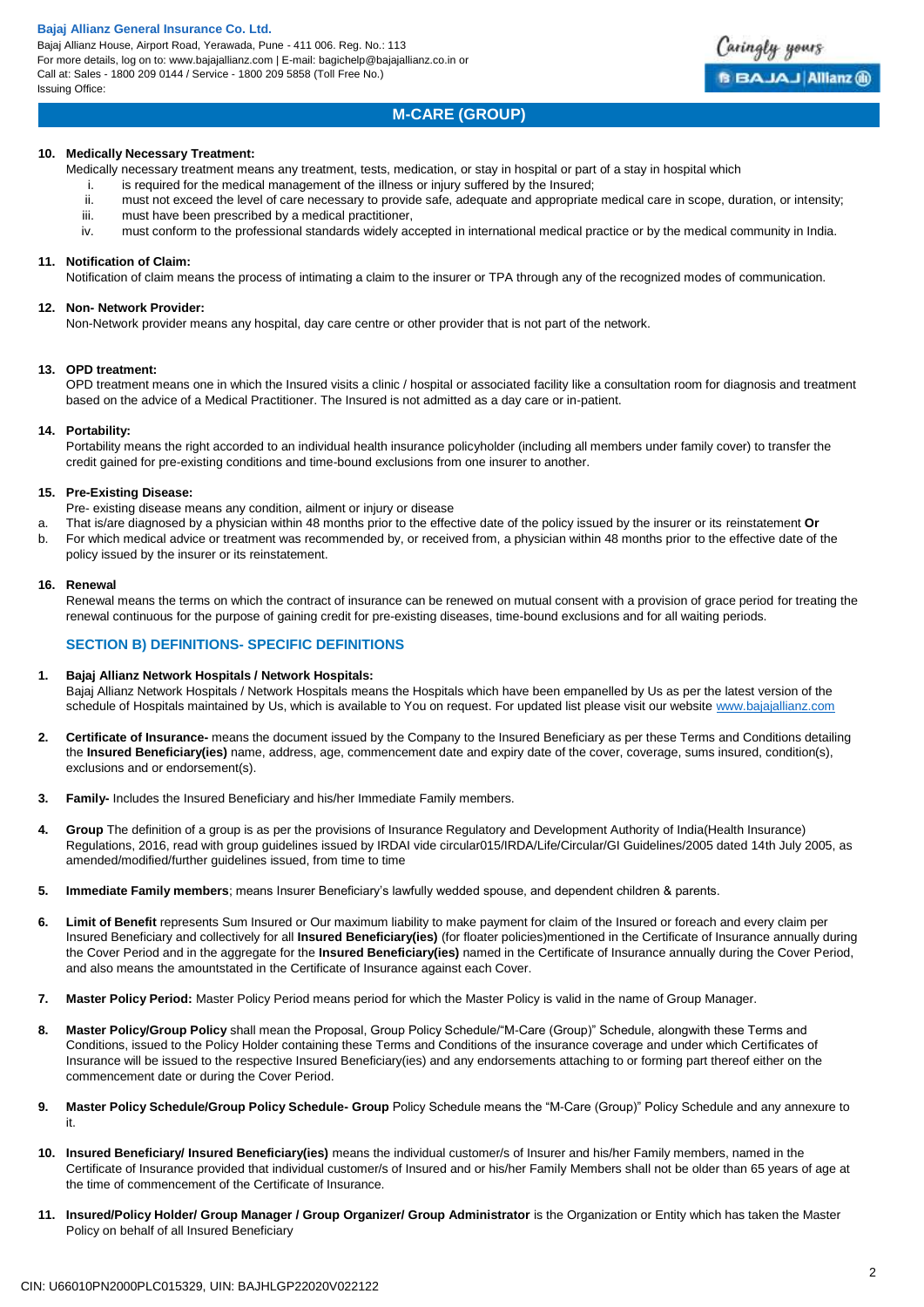Bajaj Allianz House, Airport Road, Yerawada, Pune - 411 006. Reg. No.: 113 For more details, log on to: www.bajajallianz.com | E-mail: bagichelp@bajajallianz.co.in or Call at: Sales - 1800 209 0144 / Service - 1800 209 5858 (Toll Free No.) Issuing Office:

# **M-CARE (GROUP)**

Caringly yours

**BBAJAJ Allianz ®** 

## **12. Policy Schedule:**

Policy Schedule means the proposal, insurance contract as evidenced by Policy Schedule read with these standardTerms and Conditions and any annexure to Policy Schedule and any endorsements attaching to and/or forming partof Policy Schedule, either at the commencement or during the Policy Period. Policies shall be construed accordingly.

- **13. Cover Period**: means the period as specified in the Certificate of Insurance issued to the respective Insured Beneficiary(ies) during which the Insured Beneficiary(ies) is covered as per Certificate of Insurance read with Termsand Conditions of the Master Policy.
- **14. You, Your, Yourself, Your Family** named in the schedule means the person or persons that We insure as set out in the Schedule.
- **15. We, Our, Ours, Us, Company** means the Bajaj Allianz General Insurance Company Limited.

## **SECTION C) OPERATIVE PART**

#### **Scope of cover:**

If the Insured Beneficiary is diagnosed as suffering from a Vector Borne disease listed below which first occurs or manifests itself during the Cover Period, the Company shall pay a lump sum Benefit to the Beneficiary , as specified under the Certificate of Insurance, subject to the Sum Insured, limits, terms, conditions definitions and exclusions contained or otherwise expressed in the Policy Schedule read with these Terms and Conditions.

#### **Coverage**

## **1. Dengue Fever**

Subject to Limit of Benefits, the Company shall pay the benefit as specified in the Certificate of Insurance in the event of Insured Beneficiary being hospitalized during the Cover Period with the diagnosis of Dengue which is confirmed by Medical Practitioner along with laboratory examinations results countersigned by a Pathologist/microbiologist indicating -

- 1. Immunoglobulins /Polymerase Chain Reaction (PCR) test showing positive results for Dengue
- 2. Concurrent to the above two conditions the final diagnosis should be confirmed as Dengue Fever

#### **2. Malaria**

The Company shall pay the benefit as specified in the Policy Schedule in the event of Insured Beneficiary being hospitalized during the the Cover Period, with the diagnosis of Malaria which is confirmed by a medical practitioner with confirmatory tests indicating presence of Plasmodium falciparum/ vivax/ malariae in the his/her blood by laboratory examination countersigned by a pathologist/microbiologist in peripheral blood smear or positive rapid diagnostic test (antigen detection test).

#### **3. Filariasis**

(Payable only once in lifetime)

The Company shall pay the benefit as specified in the Policy Schedule in the event of Insured Beneficiary being hospitalized during the the Cover Period, with the diagnosis of Filariasis commonly known as elephantiasis, and same must be confirmed by a Medical Practitioner with laboratory examination with presence of microfilariae in a blood smear by microscopic examination and along with any two of the following Clear and visible manifestation of

- the disease:
- 1. lymphoedema,
- 2. elephantiasis and
- 3. scrotal swelling
- 4. Concurrent to the above three conditions the final diagnosis should be confirmed as Filariasis

Note-

- 1. If the Insured Person is already infected with Filariasis prior to first Policy inception then this benefit will not be extended for lifetime
- 2. Once the Sum Assured is paid for any Insured Person, no other claim for this particular condition shall be paid to the Insured Beneficiary in his/her entire lifetime.

## **4. Kala Azar**

The Company shall pay the benefit as specified in the Certificate of Insurance in the event of Insured Beneficiary being hospitalized during the Cover Period with the diagnosis of Visceral Leishmaniosis, also known as kala-azar which is characterized by irregular bouts of fever, substantial weight loss, swelling of the spleen and liver and anaemia and same must be confirmed by a Medical Practitioner by parasite demonstration in bone marrow/spleen/lymph node aspiration or in culture medium as the confirmatory diagnosis or positive serological tests for kala azar indicating presence of this disease.

#### **5. Chikungunya**

The Company shall pay the benefit as specified in the Certificate of Insurance in the event of Insured Beneficiary being hospitalized during the Cover Period with the diagnosis of Chikungunya which is characterized by an abrupt onset of fever with Joint pain. Other common signs and symptoms includemuscle pain, headache, nausea, fatigue and rash and same must be confirmed by a Medical Practitioner and by Serological tests, such as enzyme-linked immunosorbent assays (ELISA), confirming the presence of IgM and IgG anti-chikungunya antibodies.

#### **6. Japanese Encephalitis**

The Company shall pay the benefit as specified in the Certificate of Insurance in the event of Insured Beneficiary being hospitalized during the Cover Period with the diagnosis of Japanese Encephalitis is which is characterized by rapid onset of high fever, headache, neck stiffness, disorientation, coma, seizures, spastic paralysis and same must be confirmed by a Medical Practitioner by positive serological test for Japanese Encephalitis by immunoglobulin M (IgM) antibody capture ELISA (MAC ELISA) for serum and cerebrospinal fluid (CSF).

## **7. Zika Virus**

The Company shall pay the benefit as specified in the Certificate of Insurance in the event of Insured Beneficiary being hospitalized during the Cover Period with the diagnosis of Zika virus disease which have symptoms like mild fever, skin rash, conjunctivitis, muscle and joint pain,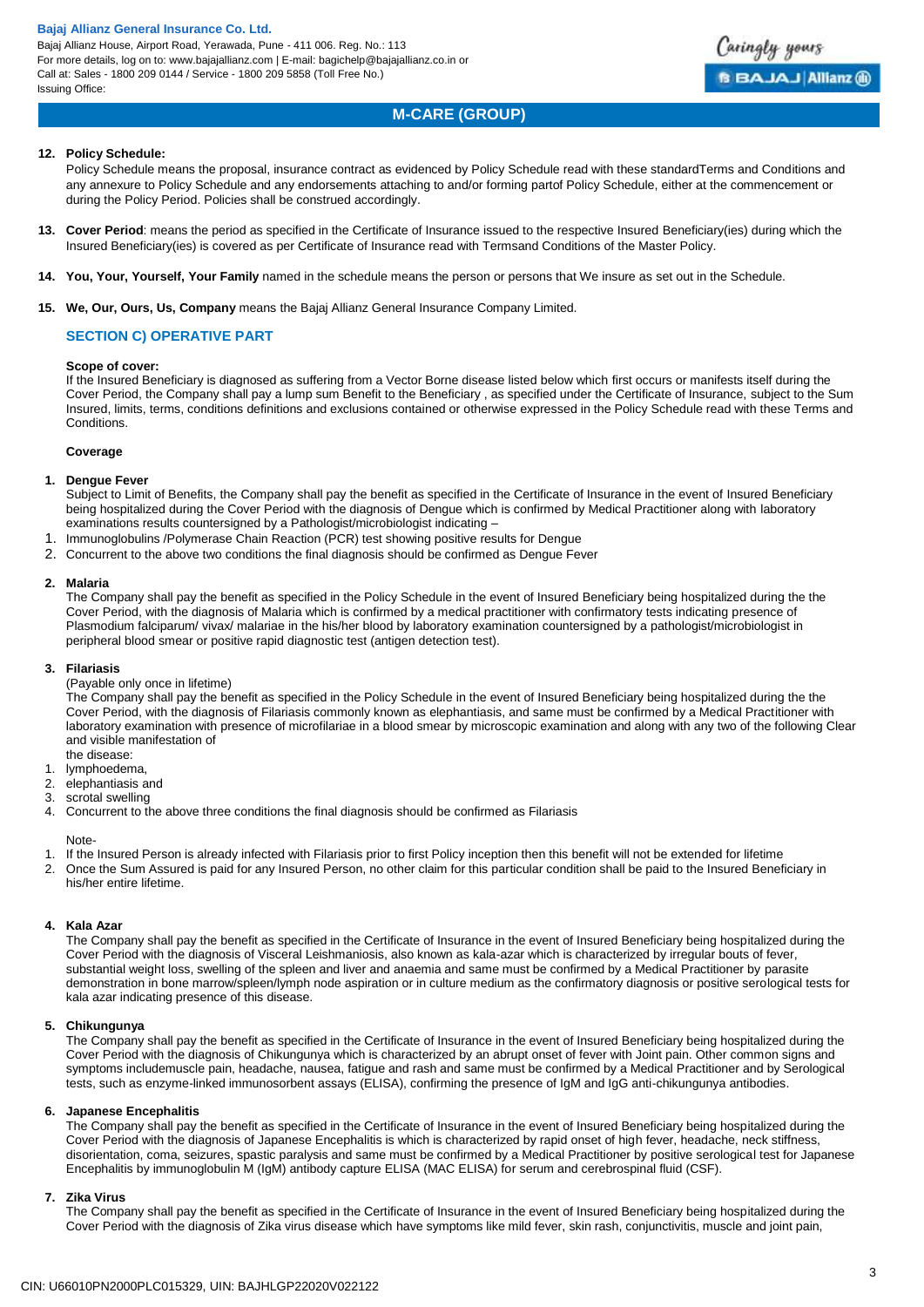Bajaj Allianz House, Airport Road, Yerawada, Pune - 411 006. Reg. No.: 113 For more details, log on to: www.bajajallianz.com | E-mail: bagichelp@bajajallianz.co.in or Call at: Sales - 1800 209 0144 / Service - 1800 209 5858 (Toll Free No.) Issuing Office:



# **M-CARE (GROUP)**

malaise or headache and same must be confirmed by a registered medical practitioner by plaque-reduction neutralization testing (PRNT). PRNT is performed by CDC or a CDC-designated confirmatory testing laboratory to confirm presumed positive, equivocal, or inconclusive IgM results.

#### **Note**

# **Benefit Payout**

# **Individual Sum Assured policies**

If We pay the claim for any of the listed vector borne diseases then this Policy shall cease for the Named Insured or Insured Person, as the case may be.

#### **Floater Sum Assured Policy**

Family floater Policy covering 2 members

If We pay the claim for any one of the named Insured Person for the listed vector borne diseases then the Policy shall cease for both the named Insured Persons

ii. Family Floater Policy covering more than 2 members

If We pay the claim for any one of the Named Insured Person for the listed vector borne diseases then the Policy shall cease for the Named Insured Person for whom the claim has been paid, and the Policy shall continue for rest of the Insured Beneficiary(ies) covered under the Policy, however after payment of second claim for other Insured Persons the Policy would cease for all Insured Beneficiary

## **SECTION D) EXCLUSIONS UNDER THE POLICY - SPECIFIC EXCLUSIONS**

# **I. Waiting Period**

- 1. Any of the listed vector borne disease diagnosed within the first 15 days of the date of commencement of the Policy is excluded. This exclusion shall not apply to an Insured/Insured Persons, as the case may be, for whom coverage has been renewed without a break, for subsequent years provided there are NIL claims in the previous Policies.
- 2. If the Policy is opted after occurrence of any of the listed vector borne diseases, a 60 days waiting period shall be applicable for the specific ailment from date of previous admission.

However once a benefit is paid under the Policy Schedule during the Policy Period and the Named Insured renews the Policy, in such scenario for the renewal Policy, 60 days waiting period from date of previous admission would apply for the specific ailment of which a claim has been paid.

- 3. If the Policy is renewed within 60 days from the date of admission of the previously paid claim for the named Insured/Insured Persons, as the case maybe, a 60 days cooling off period shall apply for the same ailment in the renewed policy opted, however there would be no waiting period for other listed vector borne diseases.
- 4. If the Policy is renewed post 60 days from the date of admission of the previously paid claim for the named Insured/Insured Persons, as the case may be, then a fresh waiting period of 15 days shall apply for all listed vector borne diseases.

## **II. General Exclusions**

- 1. Any Treatment taken for any illness other than for vector borne diseases as listed in Section C
- 2. Admission to hospital for less than 24 hours
- 3. Diagnosis and treatment outside India. However, this exclusion shall not be applicable in the below listed countries:

| New Zealand | Japan                           |
|-------------|---------------------------------|
| Singapore   | Canada                          |
| Switzerland | Dubai                           |
| USA         | Hong Kong                       |
| Malaysia    | Countries of the European Union |

# **SECTION E) GENERAL CONDITIONS - STANDARD GENERAL TERMS AND CLAUSES**

#### **1. Disclosure of information**

The policy shall be void and all premium paid thereon shall be forfeited to the Company in the event of misrepresentation, mis description or non-disclosure of any material fact by the policyholder.

(Explanation: "Material facts" for the purpose of this policy shall mean all relevant information sought by the company in the proposal form and other connected documents to enable it to take informed decision in the context of underwriting the risk)

#### **2. Condition Precedent to Admission of Liability**

The terms and conditions of the policy must be fulfilled by the Insured Person for the Company to make any payment for claim(s) arising under the policy

#### **3. Possibility of Revision of Terms of the Policy lncluding the Premium Rates:**

The Company, with prior approval of lRDAl, may revise or modify the terms of the policy including the premium rates. The insured person shall be notified three months before the changes are effected.

## **4. Withdrawal of Policy**

- i. ln the likelihood of this product being withdrawn in future, the Company will intimate the insured person about the same 90 days prior to expiry of the policy.
- ii. lnsured Person will have the option to migrate to similar health insurance product available with the Company at the time of renewal with all the accrued continuity benefits such as cumulative bonus, waiver of waiting period. as per IRDAI guidelines, provided the policy has been maintained without a break.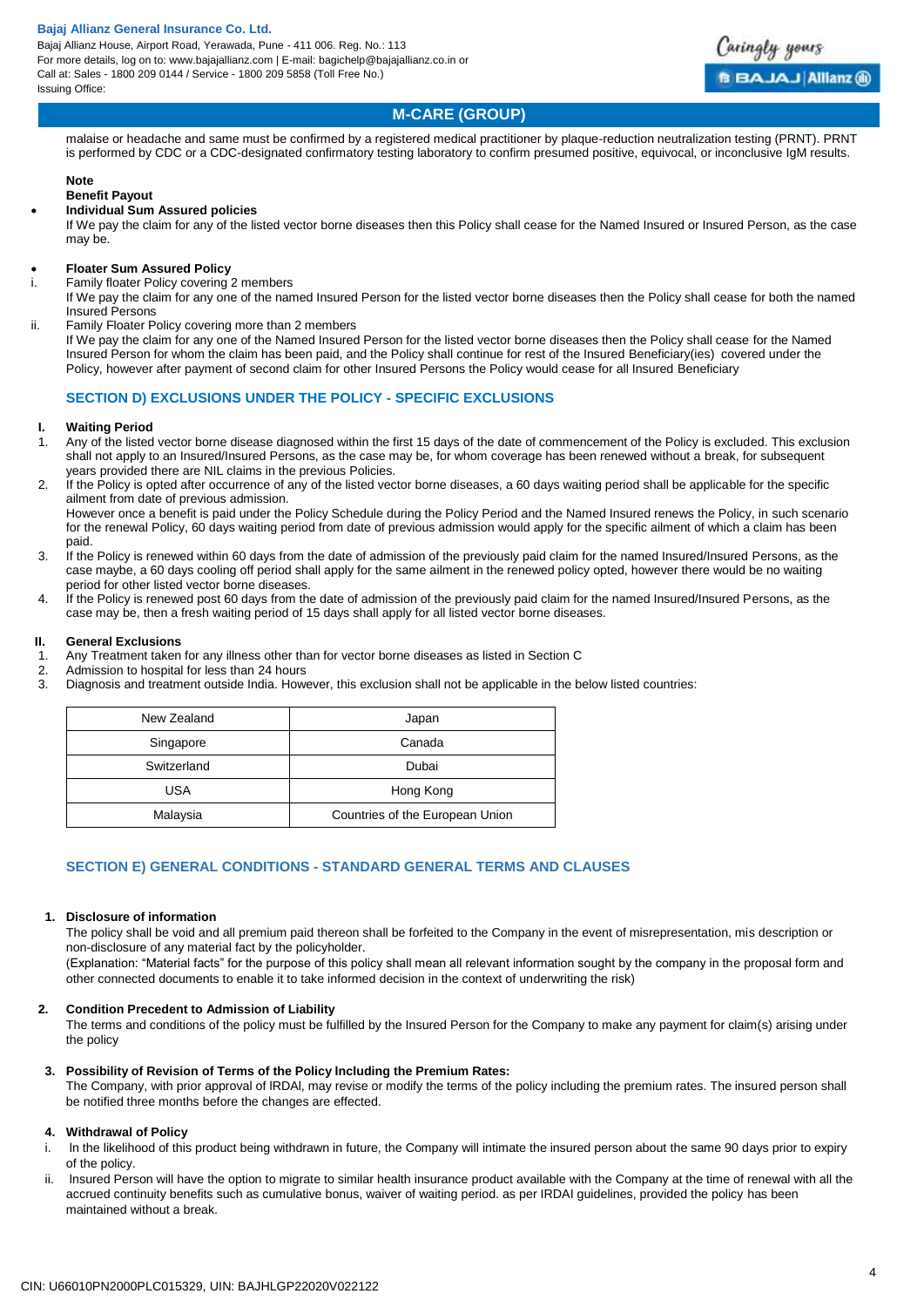Bajaj Allianz House, Airport Road, Yerawada, Pune - 411 006. Reg. No.: 113 For more details, log on to: www.bajajallianz.com | E-mail: bagichelp@bajajallianz.co.in or Call at: Sales - 1800 209 0144 / Service - 1800 209 5858 (Toll Free No.) Issuing Office:

# **M-CARE (GROUP)**

#### **5. Fraud**

- i. If any claim made by the Insured beneficiary, is in any respect fraudulent, or if any false statement, or declaration is made or used in support thereof, or if any fraudulent means or devices are used by the Insured beneficiary or anyone acting on his/her behalf to obtain any benefit under this policy, all benefits under this policy and the premium paid shall be forfeited.
- ii. Any amount already paid against claims made under this policy but which are found fraudulent later shall be repaid by all
- recipient(s)/policyholder(s), who has made that particular claim, who shall be jointly and severally liable for such repayment to the insurer.
- iii. For the purpose of this clause, the expression "fraud" means any of the following acts committed by the Insured beneficiary or by his agent or the hospital/ doctor/any other party acting on behalf of the Insured beneficiary, with intent to deceive the insurer or to induce the insurer to issue an insurance policy:
- a) the suggestion, as a fact of that which is not true and which the Insured beneficiary does not believe to be true;
- b) the active concealment of a fact by the Insured beneficiary having knowledge or belief of the fact;
- c) any other act fitted to deceive; and
- d) any such actor omission as the law specially declares to be fraudulent
- The Company shall not repudiate the claim and / or forfeit the policy benefits on the ground of Fraud, if the Insured beneficiary / beneficiary can prove that the misstatement was true to the best of his knowledge and there was no deliberate intention to suppress the fact or that such misstatement of or suppression of material fact are within the knowledge of the insurer.

#### **6. Free Look Period**

The Free Look Period shall be applicable on new individual health insurance policies and not on renewals or at the time of porting/migrating the policy.

The insured person shall be allowed free look period of fifteen days from date of receipt of the policy document to review the terms and conditions of the policy, and to return the same if not acceptable.

lf the insured has not made any claim during the Free Look Period, the insured shall be entitled to

- i. a refund of the premium paid less any expenses incurred by the Company on medical examination of the insured person and the stamp duty charges or
- ii. where the risk has already commenced and the option of return of the policy is exercised by the insured person, a deduction towards the proportionate risk premium for period of cover or
- iii. where only a part of the insurance coverage has commenced, such proportionate premium commensurate with the insurance coverage during such period

#### **7. Migration**

The Insured beneficiary will have the option to migrate the policy to other health insurance products/plans offered by the company by applying for migration of the policy atleast 30 days before the policy renewal date as per IRDAI guidelines on Migration. If such person is presently covered and has been continuously covered without any lapses under any health insurance product/plan offered by the company, the Insured beneficiary will get the accrued continuity benefits in waiting periods as per IRDAI guidelines on migration. For Detailed Guidelines on migration, kindly refer the link [https://www.irdai.gov.in/ADMINCMS/cms/Circulars\\_List.aspx?mid=3.2.3](https://www.irdai.gov.in/ADMINCMS/cms/Circulars_List.aspx?mid=3.2.3)

#### **8. Cancellation**

- **i.** We may cancel this insurance by giving You at least 15 days written notice, and if no claim has been made then We shall refund a pro-rata premium for the unexpired Policy Period.
- **ii.** You may cancel this insurance by giving Us at least 15 days written notice, and if no claim has been made then the We shall refund premium on short term rates for the unexpired Policy Period as per the rates detailed below

| PERIOD ON RISK       | RATE OF PREMIUM REFUNDED |
|----------------------|--------------------------|
| Upto one month       | 75% of annual rate       |
| Upto three months    | 50% of annual rate       |
| Upto six months      | 25% of annual rate       |
| Exceeding six months | Nil                      |

## **9. Grievance Redressal Procedure**

The company has always been known as a forward-looking customer centric organization. It takes immense pride in its approach of "Caringly Yours". To provide you with top-notch service on all fronts, the company has provided with multiple platforms via which you can always reach out to us at below mentioned touch points

- 1. Our toll-free number 1-800-209- 5858 or 020-30305858, say Say "Hi" on WhatsApp on +91 7507245858
- 2. Branches for resolution of your grievances / complaints, the Branch details can be found on our website

[www.bajajallianz.com/branch-locator.html](http://www.bajajallianz.com/branch-locator.html)

- 3. Register your grievances / complaints on our website
- [www.bajajallianz.com/about-us/customer-service.html](http://www.bajajallianz.com/about-us/customer-service.html)
- 4. E-mail<br>a) Level 1
- Level 1: Write to [bagichelp@bajajallianz.co.in](mailto:bagichelp@bajajallianz.co.in) and for senior citizens to [seniorcitizen@bajajallianz.co.in](mailto:seniorcitizen@bajajallianz.co.in)
- b) Level 2: In case you are not satisfied with the response given to you at Level 1 you may write to our Grievance Redressal Officer at [ggro@bajajallianz.co.in](mailto:ggro@bajajallianz.co.in)
- c) Level 3: If in case, your grievance is still not resolved, and you wish to talk to our care specialist, please give a missed call on +91 80809 45060 OR SMS To 575758 and our care specialist will call you back
- 5. If you are still not satisfied with the decision of the Insurance Company, you may approach the Insurance Ombudsman, established by the Central Government for redressal of grievance. Detailed process along with list of Ombudsman offices are available at [www.cioins.co.in/ombudsman.html](http://www.cioins.co.in/ombudsman.html)

The contact details of the ombudsman offices are mentioned in **Annexure I.** 

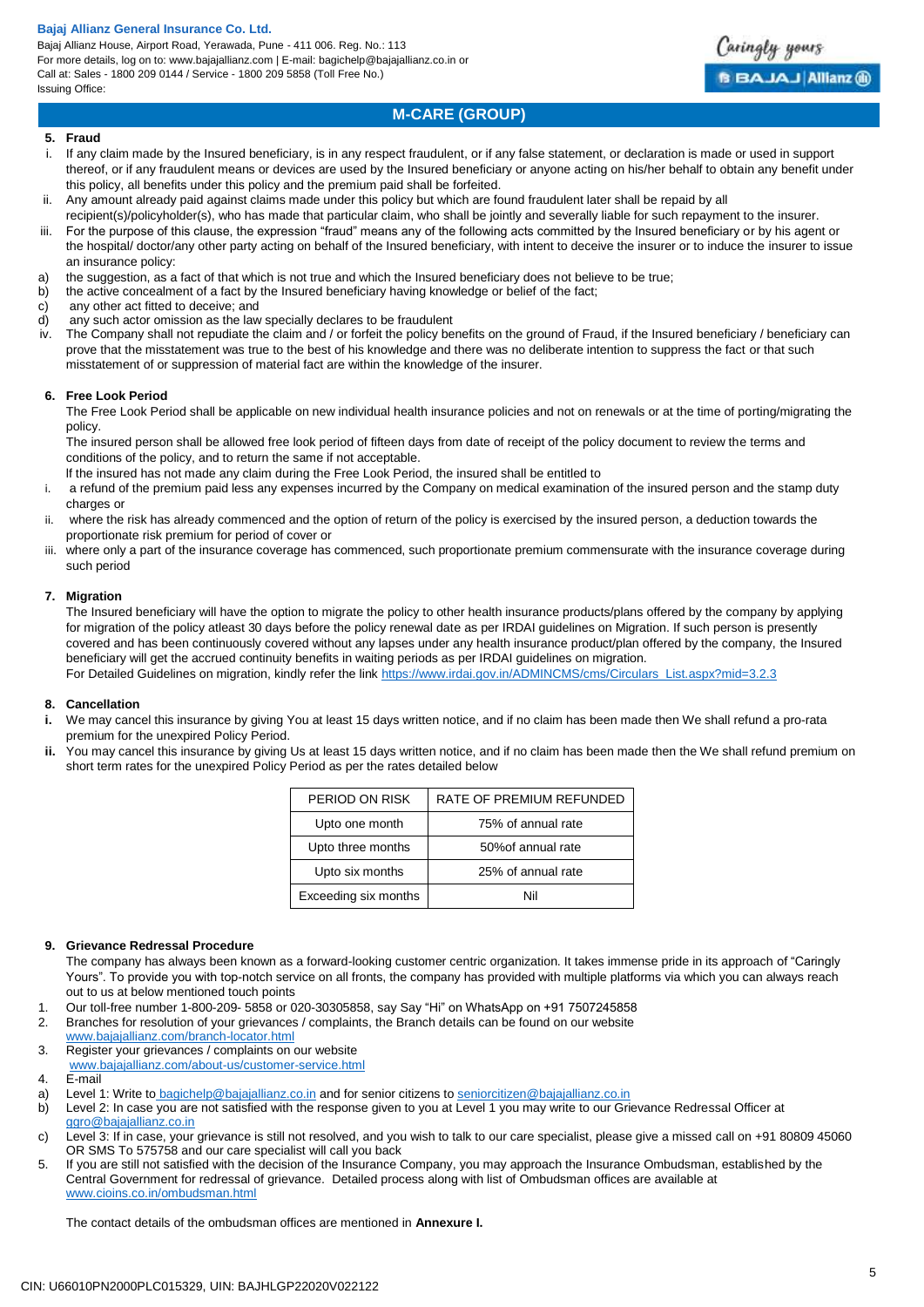Bajaj Allianz House, Airport Road, Yerawada, Pune - 411 006. Reg. No.: 113 For more details, log on to: www.bajajallianz.com | E-mail: bagichelp@bajajallianz.co.in or Call at: Sales - 1800 209 0144 / Service - 1800 209 5858 (Toll Free No.) Issuing Office:



# **M-CARE (GROUP)**

# **SECTION E) GENERAL CONDITIONS – SPECIFIC TERMS AND CLAUSES**

#### **10. Payment of Claims**

- i. You agree that We need only make payment when You or someone claiming on Your behalf has provided Us with necessary documentation and information. We will make payment to You or Your Nominee. If there is no Nominee and You are incapacitated or deceased, We will pay Your heir,executor or validly appointed legal representative and any payment We make in this way will be a complete and final discharge of Our liability to make payment.
- On receipt of all the documents and on being satisfied with regard to the admissibility of the claim as per policy terms and conditions, We shall offer within a period of 30 days a settlement of the claim to you. Upon acceptance of an offer of settlement by you, the payment of the amount due shall be made within 7 days from the date of acceptance of the offer by you. In the cases of delay in the payment, We shall be liable to pay interest at a rate which is 2% above the bank rate prevalent at the beginning of the financial year in which the claim is reviewed by it.
- iii. However, where the circumstances of a claim warrant an investigation, the Company will initiate and complete such investigation at the earliest, in any case not later than 30 days from the date of receipt of last necessary document. In such cases, the Company will settle the claim within 45 days from the date of receipt of last necessary document. In case of delay beyond stipulated 45 days, the company will be liable to pay interest at a rate which is 2% above the bank rate from the date of receipt of last necessary document to the date of payment of claim.
- iv. If We, for any reasons decide to reject the claim under the Policy, the reasons regarding the rejection shall be communicated to you in writing within 30 days of the receipt of complete set of documents. You may take recourse to the Grievance Redressal procedure.

#### **11. Basis of Claims Payment**

i. Individual Sum Assured Policies-

If We pay the claim for any of the listed vector borne diseases then this Policy shall cease for the named Insured/Insured Persons(s), as the case may be.

- ii. Floater Sum Assured Policy:
- **a.** Family floater policy covering 2 members-

If We pay the claim for any one of the named Insured Person for the listed vector borne diseases then this Policy shall cease for both the named Insured Persons

**b.** Family Floater Policy covering more than 2 members-

If We pay the claim for any one of the named Insured Person for the listed vector borne diseases then this Policy shall cease for the named insured for whom the claim has been paid, the Policy shall continue for rest of the members covered under the Policy, however after payment of second claim for other Insured Persons the Policy would cease for all members

If a claim is admitted against Lymphatic Filariasis, upon renewal of policy, coverage will be available for all conditions except Lymphatic Filariasis. For Lymphatic Filariasis, once the sum assured is paid for any life, no other claim for this particular condition shall be paid to the Insured Person in the entire lifetime of the policyholder.

#### **12. Arbitration and Reconciliation and Dispute Resolution:**

- If any dispute or difference shall arise as to the quantum to be paid under the Policy (liability being otherwise admitted) such difference shall independently of all other questions be referred to decision of a sole arbitrator in writing by the Insured/Insured Persons/Company ["Party/Parties"] or if they cannot agree upon a single arbitrator within 30 days of any Party invoking arbitration, the same shall be referred to a panel of the arbitrators comprising of two arbitrators, one appointed by each of the Parties to the dispute/ difference and the third arbitrator to be appointed by such two arbitrators and arbitration shall be conducted under and in accordance with the provisions of the Arbitration and Conciliation Act, 1996. The law of the arbitration will be Indian law, and the seat of the arbitration and venue for all hearings shall be Pune, India.
- ii. It is clearly agreed and understood that no difference or dispute shall be referable to arbitration as herein before provided, if the Company has disputed or not accepted liability under or in respect of this Policy.
- iii. It is hereby expressly stipulated and declared that it shall be a condition precedent to any right of action or suit upon this Policy that award by such arbitrator/arbitrators of the amount of the loss or damage shall be first obtained
- iv. If these arbitration provisions are held to be invalid, then all such disputes or differences shall be referred to the exclusive jurisdiction of the Indian Courts. If these arbitration provisions are held to be invalid, then all such disputes or differences shall be referred to the exclusive jurisdiction of the Indian Courts.
- v. It is also hereby further expressly agreed and declared that if the Company shall disclaim/repudiate the claim and liability to the Insured/Insured Persons for any claim under Policy issued to them, and such claim shall not, within 12 calendar months from the date of such disclaimer have been made the subject matter of a suit or proceeding before a Court of law or any other competent statutory forum/tribunal, then all benefits under the Policy shall be forfeited and the rights of Insured/Insured Persons shall stand extinguished and the liability of the Company shall also stand discharged.

#### **13. Renewal with Nil Claims**

- i. Under normal circumstances, lifetime renewal benefit is available under the Policy except on the grounds of fraud, misrepresentation or moral hazard or non-co-operation by the Insured/Insured Person or if any false statement is made.
- In case of our own Company's renewal a grace period of 30 days is permissible and the Policy will be considered as continuous for the purpose of waiting period. Any claim incurred as a result of Insured disease contracted during the break period will not be admissible under the Policy.
- iii. For renewals received after completion of 30 days grace period, a fresh application of health insurance should be submitted to Us, it would be processed as per a new business proposal.
- Premium payable or any changes in terms & conditions on renewal and on subsequent continuation of cover are subject to change with prior approval from IRDA

## **14. Renewal upon admission of a claim:**

- i. Upon payment of claim the Insured has option to renew the Policy with immediate effect or on a later date as per below terms & conditions a. If the Policy is renewed within 60 days from the date of admission of the previously paid claim for the named insured a 60 days cooling off
- period shall apply for the same ailment in the new Policy opted, however there would be no waiting period for other listed vector borne diseases If the Policy is renewed post 60 days from the date of admission of the previously paid claim for the named insured then a fresh waiting period of 15 days shall apply for all listed vector borne diseases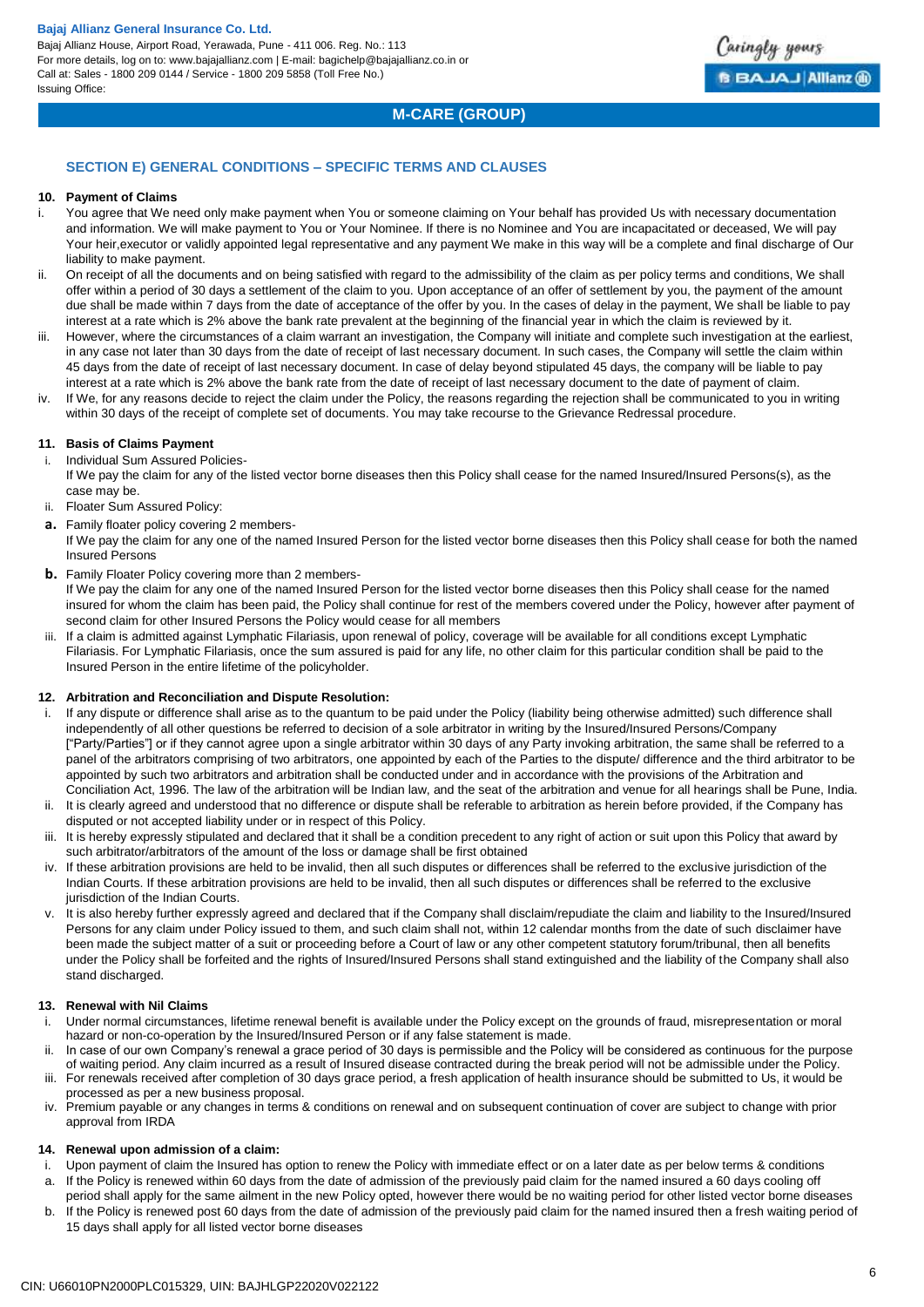Bajaj Allianz House, Airport Road, Yerawada, Pune - 411 006. Reg. No.: 113 For more details, log on to: www.bajajallianz.com | E-mail: bagichelp@bajajallianz.co.in or Call at: Sales - 1800 209 0144 / Service - 1800 209 5858 (Toll Free No.) Issuing Office:



# **M-CARE (GROUP)**

ii. For Lymphatic Filariasis, once the sum assured is paid for any life, no other claim for this particular condition shall be paid to the Named insured in the entire lifetime.

### **For example,**

## **Scenario 1- Individual Policy and family floater with Self + Spouse**

If Policyholder has bought the Policy on 01 Jan 2018 and Malaria is diagnosed on 01 Feb 2018. He will be paid full sum assured (subject to fulfilment of other terms and conditions) and the Policy will terminate.

He will now have an option to renew the cover for 100% of sum assured for all covered conditions immediately after the termination of the previous Policy. He will be covered for all conditions except Malaria from day 1 of the new Policy. However he will be covered for Malaria with effect from 03 April 2018 (60 days post date of previous admission i.e. 01 Feb 2018).

## **Scenario 2- Family Floater with Self, Spouse and Children**

If Insured has bought the family floater policy for himself, his wife and 2 children on 01 Jan 2018 and Malaria is diagnosed on 01 Feb 2018. He will be paid full sum assured (subject to fulfilment of other terms and conditions) and the coverage would cease for named insured, however the Policy shall continue for rest of the members covered under the Policy, however after payment of second claim for other Insured Persons the Policy would cease for all members.

For both scenarios mentioned above the named insured against whom a claim has been paid will now have an option to renew the cover for 100% of sum assured for all covered conditions immediately after the termination of the previous Policy. He will be covered for all conditions except Malaria from day 1 of the new Policy. However he will be covered for Malaria with effect from 03 April 2018 (60 days post date of previous admission i.e. 01 Feb 2018).

## **15. Insured**

No person other than a person named as an Insured/Insured Person shall be covered under this Policy unless and until his name has been notified in writing to the Company. Cover under this Policy shall be withdrawn from any person named as an Insured/Insured Person immediately upon the Named Insured delivering written notice of the same to the Company. The Named Insured agrees to and shall hold the Company harmless against any and all

claims, costs and expenses that may result because of the incorrect or unintentional cancellation of this insurance in relation to any Insured/Insured Person.

## **16. Entire Contract**

The Policy constitutes the complete contract of insurance. No change or alteration shall be valid or effective unless approved in writing by Us, which approval shall be evidenced by an endorsement on the Schedule.

## **17. Portability Conditions**

- i. Retail Policies: As per the Portability Guidelines issued by IRDA, applicable benefits shall be passed on to customers who were holding similar retail Vector Borne Diseases policies of other non-life insurers.
- ii. Group Policies: As per the Portability Guidelines issued by IRDA, applicable benefits shall be passed on to customers who were insured under a Group M-Care Policy of Company and are availing an M-Care Policy of Company. However, such benefits shall be applicable only in the event of discontinuation/ non-renewal of the Group M-Care Policy (applicable for both employer-employee relationships and non-employer-employee relationships) and/or the particular customer leaving the group on account of resignation/ retirement (applicable for employer-employee relationships) or termination of relationship with the Group Administrator (applicable for non-employer-employee relationships).

# **18. Territorial Limits & Governing Law**

The Company's liability to make any payment shall be in Indian Rupees only.

# **SECTION E) GENERAL CONDITIONS – OTHER TERMS AND CONDITIONS**

## **19. Claim procedure**

All Claims will be settled by In house claims settlement team of the company and no TPA is engaged. However, Company reserves right to engage TPA

After the Occurrence of an Insured Event that may result in a claim, then as a condition precedent to the Company's liability, the Insured/Insured Persons, as the case may be, must comply with the following:

- i. The Insured//Insured Persons, as the case may be or someone claiming on the him/her behalf must inform the Company within 48 hours\* of hospitalization in case emergency hospitalization and 48 hours\* prior to hospitalization in case of planned hospitalization.
- ii. The Company shall make payment when the Insured//Insured Persons, as the case may be, or theirrepresentative claiming on his/ her behalf have provided the Company with necessary documentation and information.
- iii. The Insured/Insured Persons, as the case may be, or someone claiming on his/her behalf must promptly and in any event within 30 days of discharge from a Hospital give the Company the documentation as listed out in greater detail below and other information the Company ask for to investigate the claim or the Company's obligation to make payment for it.
- iv. If the original documents are submitted with the co-insurer, the Xerox copies attested by the co-insurer should be submitted \*Note: Waiver of conditions (i) and (iii) may be considered in extreme cases of hardship where it is proved to the satisfaction of the Company that under the circumstances in which the Insured was placed it was not possible from him/her or any other person to give notice or file claim within the prescribed time limit.

## **A. Cashless Claims Procedure:**

Cashless treatment is only available at Network Hospitals subject to cashless authorisatin and Limit of Benefits. In order to avail of cashless treatment, the following procedure must be followed by You or your representative:

- i. Prior to taking treatment and/or incurring Medical Expenses at a Network Hospital, You must call Us and request pre-authorisation by way of the written form.
- ii. In case of Emergency hospitalization, You/the Insured Person/ Insured Representative shall intimate such admission within 24 hours of such hospitalization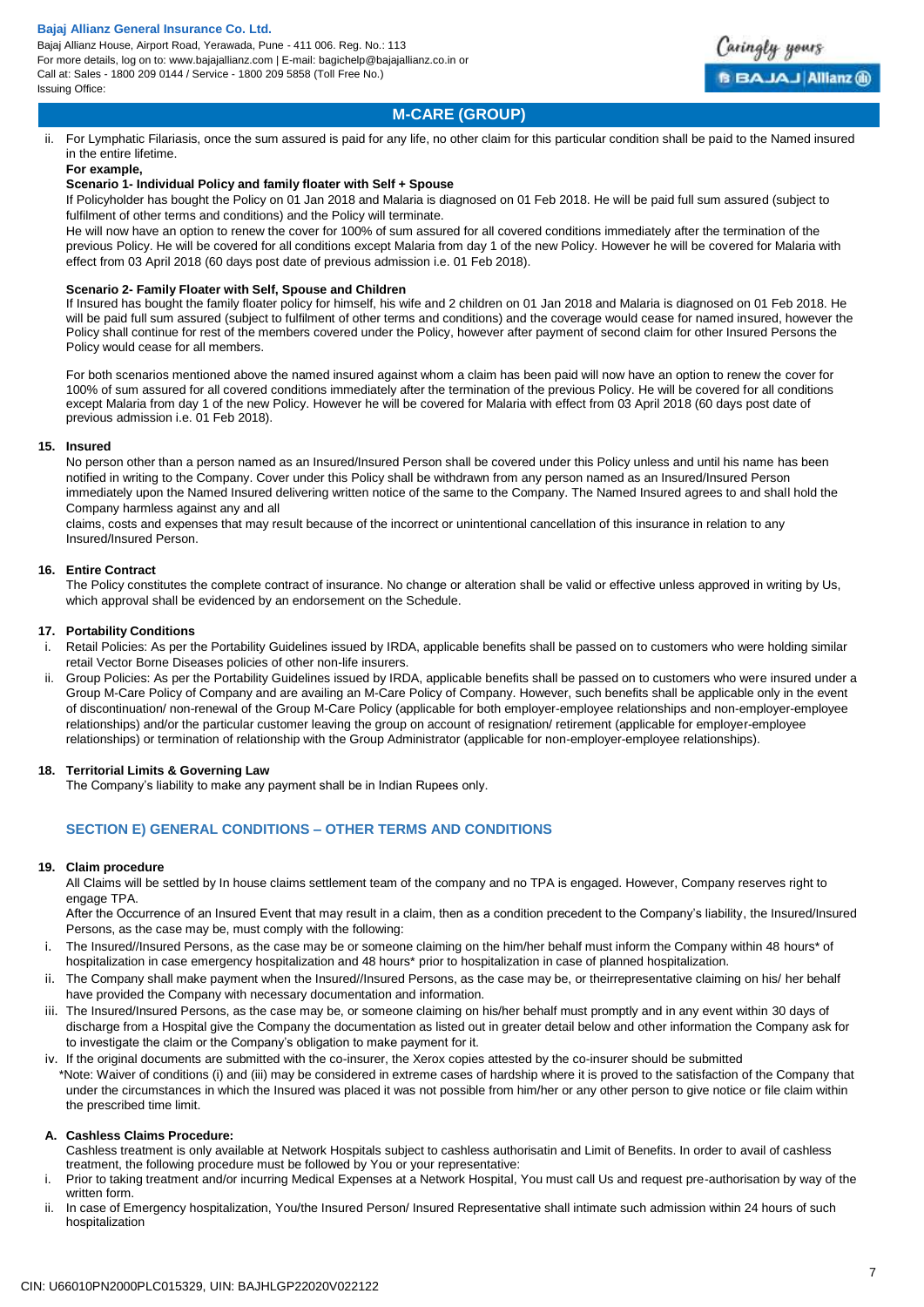Bajaj Allianz House, Airport Road, Yerawada, Pune - 411 006. Reg. No.: 113 For more details, log on to: www.bajajallianz.com | E-mail: bagichelp@bajajallianz.co.in or Call at: Sales - 1800 209 0144 / Service - 1800 209 5858 (Toll Free No.) Issuing Office:



# **M-CARE (GROUP)**

- iii. On receipt of your pre-authorization form duly filled and signed by you, our representative then will respond, within 2 hours, with Approval, Rejection or an more information.
- If the procedure above is followed. You will not be required to directly pay for the bill amount in the Network Hospital that We are liable under Section C Coverage above and the original bills and evidence of treatment in respect of the same shall be left with the Network Hospital. Preauthorisation does not guarantee that all costs and expenses will be covered. The maximum amount payable would be restricted as specified under the plan opted shown on the Schedule subject to Limitation of Benefits. We reserve the right to review each claim for Medical Expenses and accordingly coverage will be determined according to the terms and conditions of this Policy.
- In case the hospital bill amount is lower than the payable benefit, We will directly pay You the difference between the benefit payable and the hospital bill amount. However, if the hospital bill amount is higher than the payable benefit/Limitation of Benefit, You will be required to settle the balance hospital bill on Your own.
- vi. After considering Your request and after obtaining any further information or documentation We have sought, We may, if satisfied, send You or the Network Hospital, an authorisation letter. The authorisation letter, the ID card issued to You along with this Policy and any other information or documentation that We have specified must be produced to the Network Hospital identified in the pre-authorization letter at the time of Your admission to the same.

## **B. Reimbursement Claims Procedure:**

- If Pre-authorisation as per III A, above is denied by Us or if treatment is taken in a Hospital other than a Network Hospital or if You do not wish to avail cashless facility, then:
- i. You or someone claiming on Your behalf must inform Us in writing immediately within 48 hours of diagnosis of any of the listed vector borne ailments
- ii. You must immediately consult a Doctor and follow the advice and treatment that he recommends.
- iii. You must have Yourself examined by Our medical advisors if We ask for this, and as often as We consider this to be necessary at Our cost.
- iv. You or someone claiming on Your behalf must promptly and in any event within 30 days of diagnosis of any of the listed vector borne ailment /discharge from the Hospital (if admitted) give Us the documentation as per the claims documents list specified below.

#### **Claim documents to be submitted for claim:**

- i. Claim Form duly signed by the insured along with NEFT Form signed by the Claimant
- ii. Copy of Discharge Summary / Discharge Certificate
- iii. Attested copies of Indoor case papers (if available)
- iv. Copy of Final Hospital Bill
- v. All required Investigation Reports
- vi. Medical certification from specialist
- vii. In cases where a fraud is suspected, We may call for any additional document(s) in addition to the documents listed above.
- viii. Aaadhar card & PAN card Copies is as per the IRDAI guidelines read with.

#### **Annexure I: Contact details of the Ombudsman offices**

| <b>Office Details</b>                                                                                                                                                                                                                                                                             | <b>Jurisdiction of Office</b><br><b>Union Territory, District)</b> |
|---------------------------------------------------------------------------------------------------------------------------------------------------------------------------------------------------------------------------------------------------------------------------------------------------|--------------------------------------------------------------------|
| <b>AHMEDABAD -</b><br>Insurance Ombudsman<br>Office of the Insurance Ombudsman,<br>Jeevan Prakash Building, 6th floor,<br>Tilak Marg, Relief Road,<br>AHMEDABAD - 380 001.<br>Tel.: 079 - 25501201/02/05/06<br>Email: bimalokpal.ahmedabad@cioins.co.in                                           | Gujarat, Dadra & Nagar Haveli, Daman and Diu                       |
| <b>BENGALURU -</b><br>Insurance Ombudsman<br>Office of the Insurance Ombudsman.<br>Jeevan Soudha Building, PID No. 57-27-N-19<br>Ground Floor, 19/19, 24th Main Road,<br>JP Nagar, Ist Phase, Bengaluru - 560 078.<br>Tel.: 080 - 26652048 / 26652049<br>Email: bimalokpal.bengaluru@cioins.co.in | Karnataka.                                                         |
| <b>BHOPAL-</b><br>Insurance Ombudsman<br>Office of the Insurance Ombudsman.<br>Janak Vihar Complex, 2nd Floor,<br>6, Malviya Nagar, Opp. Airtel Office,<br>Near New Market, Bhopal - 462 003.                                                                                                     | Madhya Pradesh<br>Chattisgarh.                                     |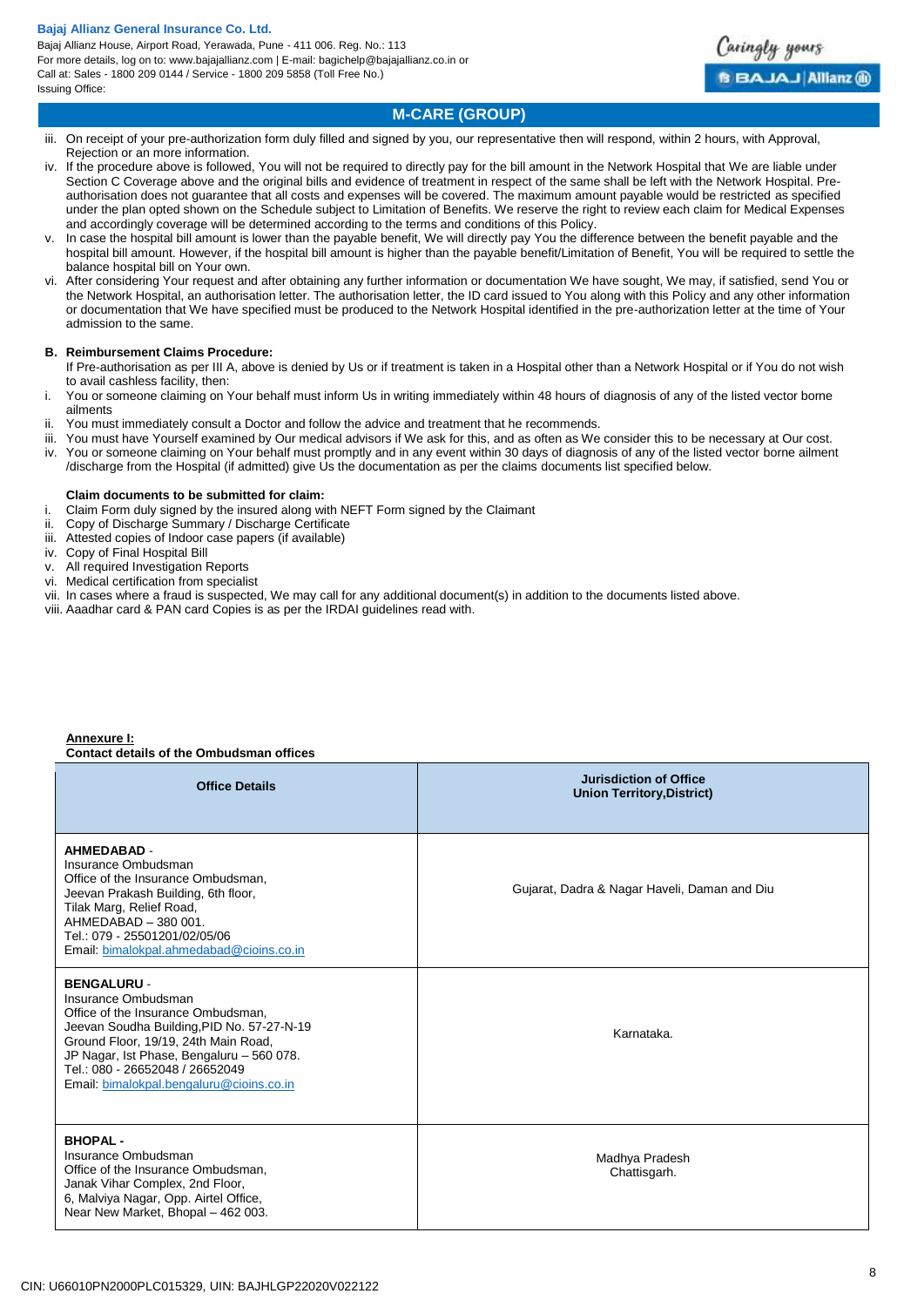Bajaj Allianz House, Airport Road, Yerawada, Pune - 411 006. Reg. No.: 113 For more details, log on to: www.bajajallianz.com | E-mail: bagichelp@bajajallianz.co.in or Call at: Sales - 1800 209 0144 / Service - 1800 209 5858 (Toll Free No.) Issuing Office:



# **M-CARE (GROUP)**

| <b>Office Details</b>                                                                                                                                                                                                                                                             | <b>Jurisdiction of Office</b><br><b>Union Territory, District)</b>                                                                                           |
|-----------------------------------------------------------------------------------------------------------------------------------------------------------------------------------------------------------------------------------------------------------------------------------|--------------------------------------------------------------------------------------------------------------------------------------------------------------|
| Tel.: 0755 - 2769201 / 2769202<br>Email: bimalokpal.bhopal@cioins.co.in                                                                                                                                                                                                           |                                                                                                                                                              |
| <b>BHUBANESHWAR-</b><br>Insurance Ombudsman<br>Office of the Insurance Ombudsman.<br>62, Forest park,<br>Bhubaneswar - 751 009.<br>Tel.: 0674 - 2596461 /2596455<br>Email: bimalokpal.bhubaneswar@cioins.co.in                                                                    | Orissa.                                                                                                                                                      |
| <b>CHANDIGARH -</b><br>Insurance Ombudsman<br>Office of the Insurance Ombudsman,<br>S.C.O. No. 101, 102 & 103, 2nd Floor,<br>Batra Building, Sector 17 - D,<br>Chandigarh - 160 017.<br>Tel.: 0172 - 2706196 / 2706468<br>Email: bimalokpal.chandigarh@cioins.co.in               | Punjab, Haryana (excluding Gurugram, Faridabad, Sonepat and<br>Bahadurgarh), Himachal Pradesh, Union Territories of Jammu &<br>Kashmir, Ladakh & Chandigarh. |
| <b>CHENNAI -</b><br>Insurance Ombudsman<br>Office of the Insurance Ombudsman,<br>Fatima Akhtar Court, 4th Floor, 453,<br>Anna Salai, Teynampet,<br>CHENNAI - 600 018.<br>Tel.: 044 - 24333668 / 24335284<br>Email: bimalokpal.chennai@cioins.co.in                                | Tamil Nadu, PuducherryTown and Karaikal (which are part of Puducherry)                                                                                       |
| DELHI-<br>Insurance Ombudsman<br>Office of the Insurance Ombudsman,<br>2/2 A, Universal Insurance Building,<br>Asaf Ali Road,<br>New Delhi - 110 002.<br>Tel.: 011 - 23232481/23213504<br>Email: bimalokpal.delhi@cioins.co.in                                                    | Delhi & following Districts of Haryana - Gurugram, Faridabad, Sonepat &<br>Bahadurgarh.                                                                      |
| <b>GUWAHATI -</b><br>Insurance Ombudsman<br>Office of the Insurance Ombudsman,<br>Jeevan Nivesh, 5th Floor,<br>Nr. Panbazar over bridge, S.S. Road,<br>Guwahati - 781001(ASSAM).<br>Tel.: 0361 - 2632204 / 2602205<br>Email: bimalokpal.guwahati@cioins.co.in                     | Assam, Meghalaya, Manipur, Mizoram, Arunachal Pradesh, Nagaland and<br>Tripura.                                                                              |
| <b>HYDERABAD -</b><br>Insurance Ombudsman<br>Office of the Insurance Ombudsman,<br>6-2-46, 1st floor, "Moin Court",<br>Lane Opp. Saleem Function Palace,<br>A. C. Guards, Lakdi-Ka-Pool, Hyderabad - 500 004.<br>Tel.: 040 - 23312122<br>Email: bimalokpal.hyderabad@cioins.co.in | Andhra Pradesh, Telangana, Yanam and part of Union Territory of<br>Puducherry.                                                                               |
| <b>JAIPUR -</b><br>Insurance Ombudsman<br>Office of the Insurance Ombudsman,<br>Jeevan Nidhi - Il Bldg., Gr. Floor,                                                                                                                                                               | Rajasthan.                                                                                                                                                   |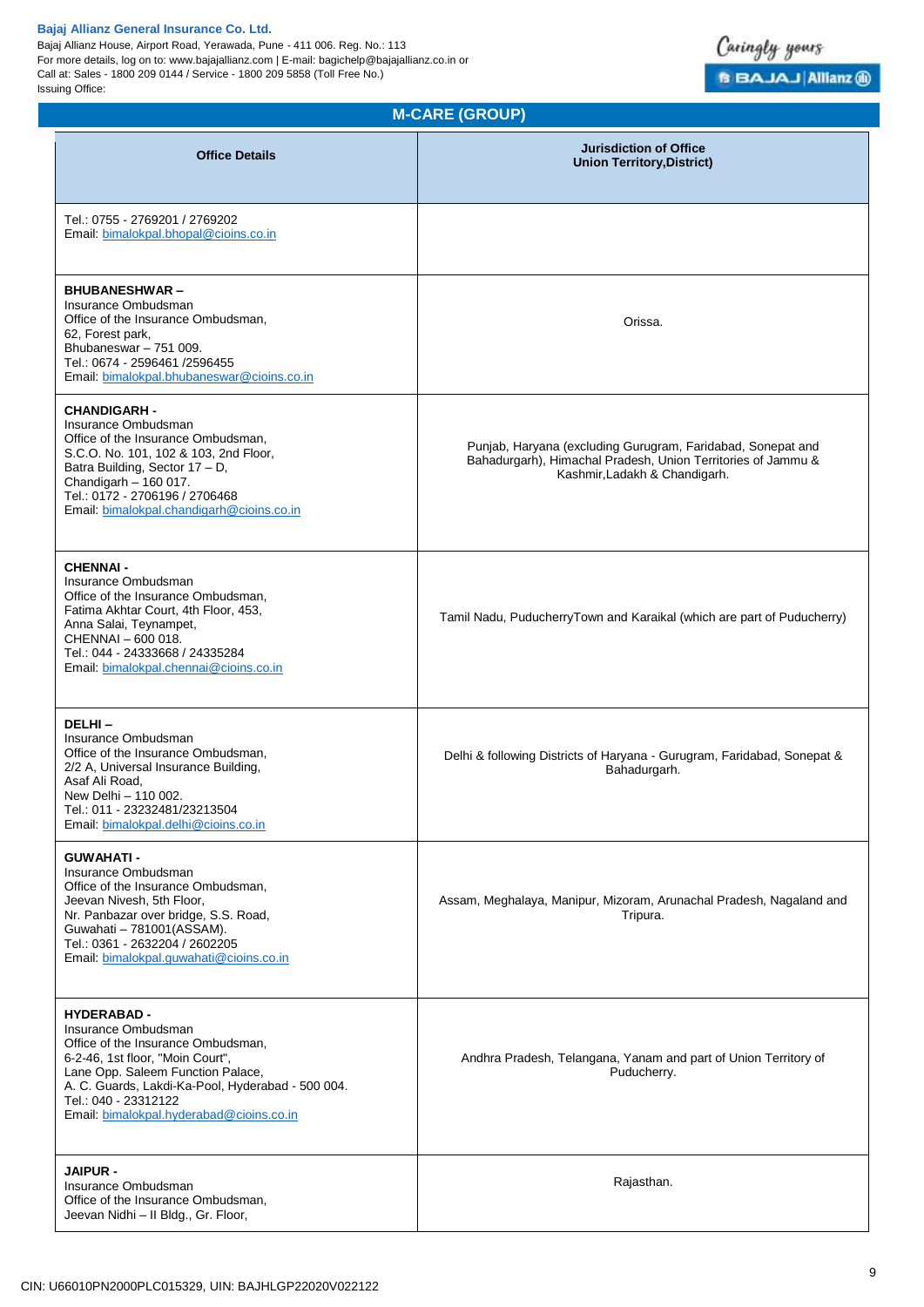Bajaj Allianz House, Airport Road, Yerawada, Pune - 411 006. Reg. No.: 113 For more details, log on to: www.bajajallianz.com | E-mail: bagichelp@bajajallianz.co.in or Call at: Sales - 1800 209 0144 / Service - 1800 209 5858 (Toll Free No.) Issuing Office:



# **M-CARE (GROUP)**

| <b>Office Details</b>                                                                                                                                                                                                                                                | <b>Jurisdiction of Office</b><br><b>Union Territory, District)</b>                                                                                                                                                                                                                                                                                                                                                                                                                          |
|----------------------------------------------------------------------------------------------------------------------------------------------------------------------------------------------------------------------------------------------------------------------|---------------------------------------------------------------------------------------------------------------------------------------------------------------------------------------------------------------------------------------------------------------------------------------------------------------------------------------------------------------------------------------------------------------------------------------------------------------------------------------------|
| Bhawani Singh Marg,<br>Jaipur - 302 005.<br>Tel.: 0141 - 2740363<br>Email: bimalokpal.jaipur@cioins.co.in                                                                                                                                                            |                                                                                                                                                                                                                                                                                                                                                                                                                                                                                             |
| <b>ERNAKULAM-</b><br>Insurance Ombudsman<br>Office of the Insurance Ombudsman,<br>2nd Floor, Pulinat Bldg.,<br>Opp. Cochin Shipyard, M. G. Road,<br>Ernakulam - 682 015.<br>Tel.: 0484 - 2358759 / 2359338<br>Email: bimalokpal.ernakulam@cioins.co.in               | Kerala, Lakshadweep, Mahe-a part of Union Territory of Puducherry.                                                                                                                                                                                                                                                                                                                                                                                                                          |
| KOLKATA -<br>Insurance Ombudsman<br>Office of the Insurance Ombudsman,<br>Hindustan Bldg. Annexe, 4th Floor,<br>4, C.R. Avenue,<br>KOLKATA - 700 072.<br>Tel.: 033 - 22124339 / 22124340<br>Email: bimalokpal.kolkata@cioins.co.in                                   | West Bengal, Sikkim, Andaman & Nicobar Islands.                                                                                                                                                                                                                                                                                                                                                                                                                                             |
| <b>LUCKNOW-</b><br>Insurance Ombudsman<br>Office of the Insurance Ombudsman,<br>6th Floor, Jeevan Bhawan, Phase-II,<br>Nawal Kishore Road, Hazratganj,<br>Lucknow - 226 001.<br>Tel.: 0522 - 2231330 / 2231331<br>Email: bimalokpal.lucknow@cioins.co.in             | Districts of Uttar Pradesh: Lalitpur, Jhansi, Mahoba, Hamirpur, Banda,<br>Chitrakoot, Allahabad, Mirzapur, Sonbhabdra, Fatehpur, Pratapgarh,<br>Jaunpur, Varanasi, Gazipur, Jalaun, Kanpur, Lucknow, Unnao, Sitapur,<br>Lakhimpur, Bahraich, Barabanki, Raebareli, Sravasti, Gonda, Faizabad,<br>Amethi, Kaushambi, Balrampur, Basti, Ambedkarnagar, Sultanpur,<br>Maharajgang, Santkabirnagar, Azamgarh, Kushinagar, Gorkhpur, Deoria,<br>Mau, Ghazipur, Chandauli, Ballia, Sidharathnagar |
| <b>MUMBAI-</b><br>Insurance Ombudsman<br>Office of the Insurance Ombudsman,<br>3rd Floor, Jeevan Seva Annexe,<br>S. V. Road, Santacruz (W),<br>Mumbai - 400 054.<br>Tel.: 69038821/23/24/25/26/27/28/28/29/30/31<br>Email: bimalokpal.mumbai@cioins.co.in            | Goa, Mumbai Metropolitan Region (excluding Navi Mumbai & Thane).                                                                                                                                                                                                                                                                                                                                                                                                                            |
| <b>NOIDA -</b><br>Insurance Ombudsman<br>Office of the Insurance Ombudsman,<br>Bhagwan Sahai Palace<br>4th Floor, Main Road, Naya Bans, Sector 15,<br>Distt: Gautam Buddh Nagar, U.P-201301.<br>Tel.: 0120-2514252 / 2514253<br>Email: bimalokpal.noida@cioins.co.in | State of Uttarakhand and the following Districts of Uttar Pradesh: Agra,<br>Aligarh, Bagpat, Bareilly, Bijnor, Budaun, Bulandshehar, Etah, Kannauj,<br>Mainpuri, Mathura, Meerut, Moradabad, Muzaffarnagar, Oraiyya, Pilibhit,<br>Etawah, Farrukhabad, Firozbad, Gautam Buddh nagar, Ghaziabad, Hardoi,<br>Shahjahanpur, Hapur, Shamli, Rampur, Kashganj, Sambhal, Amroha,<br>Hathras, Kanshiramnagar, Saharanpur.                                                                          |
| <b>PATNA-</b><br>Insurance Ombudsman<br>Office of the Insurance Ombudsman,<br>2nd Floor, Lalit Bhawan,<br>Bailey Road,<br>Patna 800 001.<br>Tel.: 0612-2547068<br>Email: bimalokpal.patna@cioins.co.in                                                               | Bihar,<br>Jharkhand.                                                                                                                                                                                                                                                                                                                                                                                                                                                                        |
| <b>PUNE -</b><br>Insurance Ombudsman<br>Office of the Insurance Ombudsman,<br>Jeevan Darshan Bldg., 3rd Floor,                                                                                                                                                       | Maharashtra, Areas of Navi Mumbai and Thane (excluding Mumbai<br>Metropolitan Region).                                                                                                                                                                                                                                                                                                                                                                                                      |